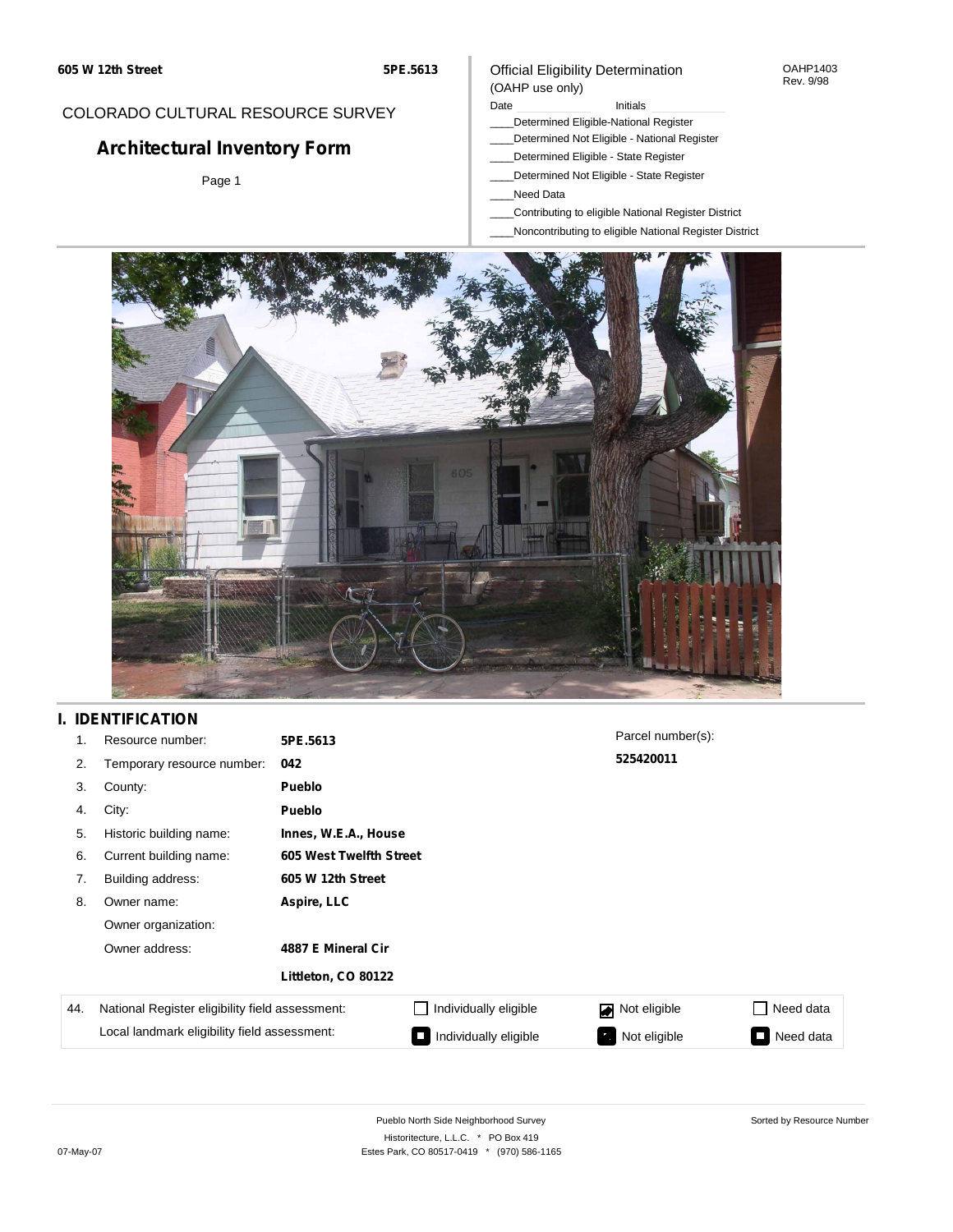Page 2

### **II. GEOGRAPHIC INFORMATION**

| 9.  | P.M.                |    | 6th |    |           | Township:              |                         | <b>20S</b>                  |    |           |           | Range:            | 65W |         |
|-----|---------------------|----|-----|----|-----------|------------------------|-------------------------|-----------------------------|----|-----------|-----------|-------------------|-----|---------|
|     |                     | NE | 1/4 | of | <b>SW</b> | 1/4                    | of NW                   | 1/4                         | of | <b>SE</b> | 1/4       | of Section        |     | 25      |
| 10. | UTM reference zone: |    |     |    | 13        |                        |                         |                             |    |           |           |                   |     |         |
|     | Easting:            |    |     |    |           | 533718                 |                         |                             |    |           | Northing: |                   |     | 4236531 |
|     | 11. USGS quad name: |    |     |    |           |                        | <b>Northeast Pueblo</b> |                             |    |           | Scale:    |                   |     | 7.5     |
|     | Year:               |    |     |    |           | 1974)                  |                         | 1961 (Photorevised 1970 and |    |           |           |                   |     |         |
| 12. | $Lot(s)$ :          |    |     |    |           | Lot 15; Block 42       |                         |                             |    |           |           |                   |     |         |
|     | Addition:           |    |     |    |           | <b>County Addition</b> |                         |                             |    |           |           | Year of addition: |     | 1869    |

13. Boundary description and justification:

The boundary, as described above, contains but does not exceed the land historically associated with this property.

Metes and bounds exist:

П

#### **III. ARCHITECTURAL DESCRIPTION**

| 14. | Building plan (footprint, shape):    | <b>Irregular Plan</b>                |                       |
|-----|--------------------------------------|--------------------------------------|-----------------------|
|     | Other building plan descriptions:    |                                      |                       |
| 15. | Dimensions in feet (length x width): | 1,267 square feet                    |                       |
| 16. | Number of stories:                   | 1                                    |                       |
| 17. | Primary external wall material(s):   | <b>Asbestos</b>                      | Other wall materials: |
|     |                                      |                                      |                       |
| 18. | Roof configuration:                  | <b>Gabled Roof/Cross Gabled Roof</b> |                       |
|     | Other roof configurations:           |                                      |                       |
| 19. | Primary external roof material:      | <b>Asphalt Roof/Composition Roof</b> |                       |
|     | Other roof materials:                |                                      |                       |
| 20. | Special features:                    | Fence                                |                       |
|     |                                      | Chimney                              |                       |
|     |                                      | Porch                                |                       |

#### 21. General architectural description:

Oriented to the south, this house rests on a combination of random-coursed sandstone and concrete foundations. Asbestos shingle siding clads the exterior walls. It is painted white, except in the gables, where it is blue-green. Windows are generally 1over-1-light, double-hung sash, with blue-green-painted wood frames and surrounds. A picture window appears in the east end of the front (south) facade. The rear (north) and northern portions of the east and west elevations have wood-frame and **aluminum-frame, 1-beside-1-light, sliding-sash windows. A shed-roof porch fills the inside (southeast-facing) corner of the** house. It has a concrete porch and black, wrought-iron railing. Three concrete steps, with flanking wrought-iron railings, approach the porch at its center. Two doorways open onto the porch. One is located east of center in the façade. The other actually opens on the east-facing portion of the front-gabled wing, which protrudes from the west side of the façade. Both doorways host wood slab doors opening behind white, aluminum-frame storm doors. A covered patio traces the inside (northwest-facing) corner of the house. It has a concrete floor and black, wrought-iron supports. Pink sheets of translucent, corrugated fiberglass cover the sides of the roof, while corrugated metal covers the shed roof itself. Two doorways open onto the patio, one from each face of the inside corner. Both are identical to those in the front façade. Gray, interlocking asphalt shingles cover the cross-gabled roof, and gray, rolled asphalt sheets cover shed-roofed additions to the rear (north) elevation. Blue-green-painted wood soffit and fascia box the eaves of the original (southern) portion of the house. The rafter ends are exposed beneath the roof of additions to the rear elevation. A short, brick chimney, encased in concrete, protrudes near the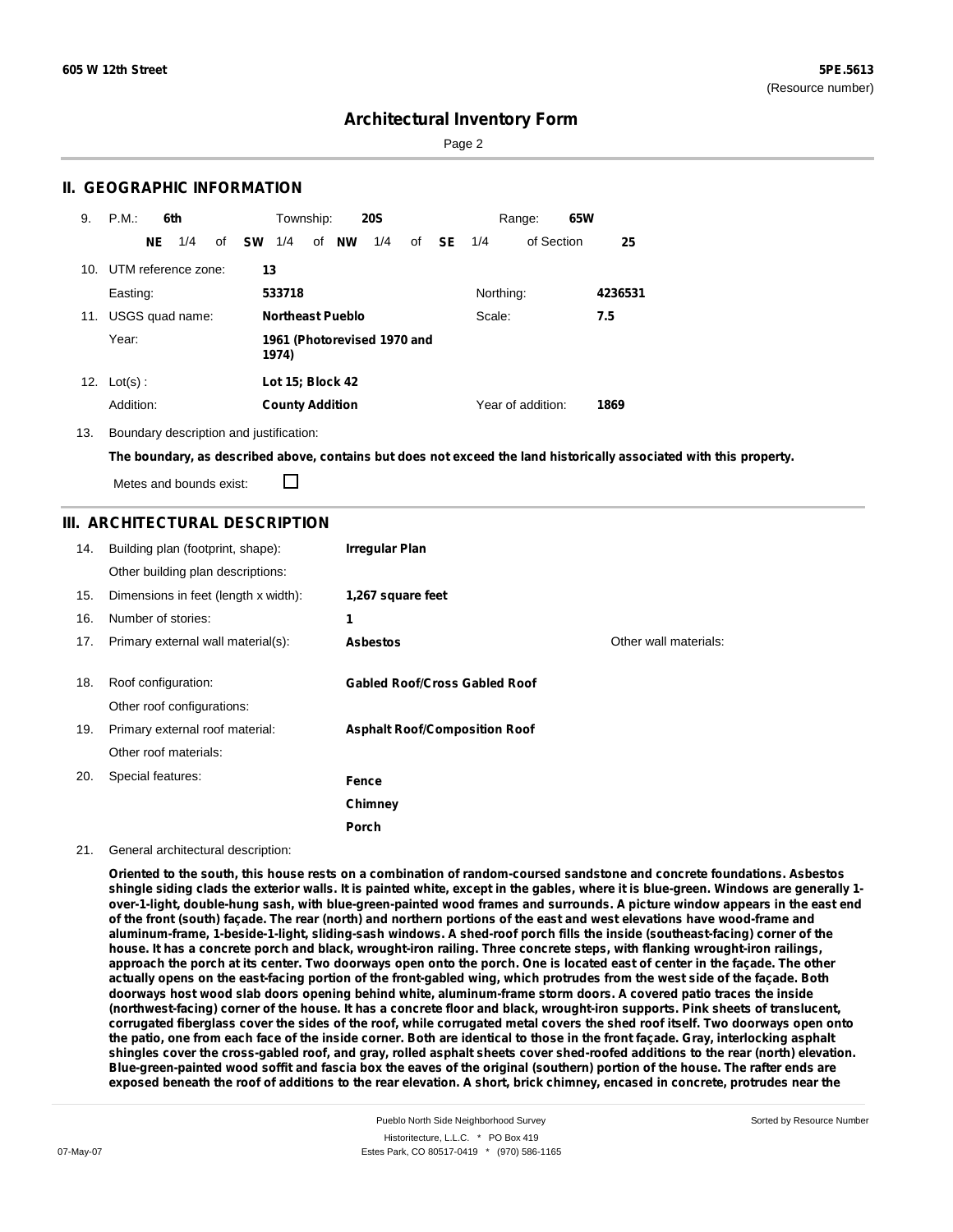Sorted by Resource Number

# **Architectural Inventory Form**

Page 3

|     |                             | junction of the roof ridges.           |                                                                                                                                                                                                                                                                                                                                                                                                                                                                                                                                                                                                                                                                                                                                   |  |  |  |  |  |  |  |
|-----|-----------------------------|----------------------------------------|-----------------------------------------------------------------------------------------------------------------------------------------------------------------------------------------------------------------------------------------------------------------------------------------------------------------------------------------------------------------------------------------------------------------------------------------------------------------------------------------------------------------------------------------------------------------------------------------------------------------------------------------------------------------------------------------------------------------------------------|--|--|--|--|--|--|--|
| 22. |                             | Architectural style:                   | No Style                                                                                                                                                                                                                                                                                                                                                                                                                                                                                                                                                                                                                                                                                                                          |  |  |  |  |  |  |  |
|     | Other architectural styles: |                                        |                                                                                                                                                                                                                                                                                                                                                                                                                                                                                                                                                                                                                                                                                                                                   |  |  |  |  |  |  |  |
|     |                             | Building type:                         |                                                                                                                                                                                                                                                                                                                                                                                                                                                                                                                                                                                                                                                                                                                                   |  |  |  |  |  |  |  |
| 23. |                             | Landscape or special setting features: |                                                                                                                                                                                                                                                                                                                                                                                                                                                                                                                                                                                                                                                                                                                                   |  |  |  |  |  |  |  |
|     |                             |                                        | This property is located on terrain sloping downward from north to south, with an elevation of around 4,700 feet above mean<br>sea level. The neighborhood features modest, one- and two-story houses. This property is located on the north side of West<br>12th Street, an east-west-oriented thoroughfare. It is situated between 603 West 12th Street, to the east, and 607 West 12th<br>Street, to the west. Running parallel to the street is a sidewalk of pink-colored sandstone slabs. A grass strip separates the<br>sidewalk from the street. A planted-grass yard surrounds the house. Along the front yard is a chain-link fence while a<br>combination of chain-link and wood privacy fences encloses the backyard. |  |  |  |  |  |  |  |
| 24. |                             |                                        | Associated buildings, features or objects:                                                                                                                                                                                                                                                                                                                                                                                                                                                                                                                                                                                                                                                                                        |  |  |  |  |  |  |  |
|     | 1:                          | Type:                                  | Garage                                                                                                                                                                                                                                                                                                                                                                                                                                                                                                                                                                                                                                                                                                                            |  |  |  |  |  |  |  |
|     |                             | Describe:                              | A 2-car garage is located on the northeast corner of the lot, adjacent to an east-west alley.<br>Oriented to the north, this garage rests on a concrete-block foundation. White-painted wood<br>weatherboard, with blue-green-painted cornerboards, clad the exterior walls. Unpainted,<br>square-cut wood shingles cover the gables. Dominating the front (north) elevation is a pair of<br>brown, 16-panel, overhead retractable garage doors. Gray, interlocking asphalt shingles cover<br>the front-gabled roof, and the rafter ends are exposed.                                                                                                                                                                             |  |  |  |  |  |  |  |
|     |                             | IV. ARCHITECTURAL HISTORY              |                                                                                                                                                                                                                                                                                                                                                                                                                                                                                                                                                                                                                                                                                                                                   |  |  |  |  |  |  |  |
| 25. |                             | Date of Construction:                  | 1885<br>Estimate:<br>Actual:                                                                                                                                                                                                                                                                                                                                                                                                                                                                                                                                                                                                                                                                                                      |  |  |  |  |  |  |  |
|     |                             | Source of Information:                 | Pueblo City Directory. Pueblo, Co.; Salt Lake City; Kansas City, Mo.; and others: R.L. Polk &<br>Co, consulted 1886 through 2003.                                                                                                                                                                                                                                                                                                                                                                                                                                                                                                                                                                                                 |  |  |  |  |  |  |  |
| 26. | Architect:                  |                                        | unknown                                                                                                                                                                                                                                                                                                                                                                                                                                                                                                                                                                                                                                                                                                                           |  |  |  |  |  |  |  |
|     |                             | Source of information:                 |                                                                                                                                                                                                                                                                                                                                                                                                                                                                                                                                                                                                                                                                                                                                   |  |  |  |  |  |  |  |
| 27. | Builder:                    |                                        | unknown                                                                                                                                                                                                                                                                                                                                                                                                                                                                                                                                                                                                                                                                                                                           |  |  |  |  |  |  |  |
|     |                             | Source of information:                 |                                                                                                                                                                                                                                                                                                                                                                                                                                                                                                                                                                                                                                                                                                                                   |  |  |  |  |  |  |  |
| 28. |                             | Original Owner:                        | W.E.A. Innes                                                                                                                                                                                                                                                                                                                                                                                                                                                                                                                                                                                                                                                                                                                      |  |  |  |  |  |  |  |
|     |                             | Source of information:                 | Pueblo City Directory. Pueblo, Co.; Salt Lake City; Kansas City, Mo.; and others: R.L. Polk &<br>Co, consulted 1886 through 2003.                                                                                                                                                                                                                                                                                                                                                                                                                                                                                                                                                                                                 |  |  |  |  |  |  |  |
| 29. |                             | Construction history:                  |                                                                                                                                                                                                                                                                                                                                                                                                                                                                                                                                                                                                                                                                                                                                   |  |  |  |  |  |  |  |
|     |                             |                                        | City directories and Sanborn insurance maps suggest that this building was constructed around 1885. An analysis of the form,<br>style, and materials corroborates this date. A shed-roof addition was constructed across the eastern part of the rear (north)<br>elevation between 1920 and 1940. The porch had been replaced sometime after 1952.                                                                                                                                                                                                                                                                                                                                                                                |  |  |  |  |  |  |  |
| 30. |                             | Location: original                     | Date of move(s):                                                                                                                                                                                                                                                                                                                                                                                                                                                                                                                                                                                                                                                                                                                  |  |  |  |  |  |  |  |
|     |                             | <b>V. HISTORICAL ASSOCIATIONS</b>      |                                                                                                                                                                                                                                                                                                                                                                                                                                                                                                                                                                                                                                                                                                                                   |  |  |  |  |  |  |  |
| 31. |                             | Original use(s):                       | <b>Single Dwelling</b>                                                                                                                                                                                                                                                                                                                                                                                                                                                                                                                                                                                                                                                                                                            |  |  |  |  |  |  |  |
| 32. |                             | Intermediate use(s):                   | <b>Single Dwelling</b>                                                                                                                                                                                                                                                                                                                                                                                                                                                                                                                                                                                                                                                                                                            |  |  |  |  |  |  |  |
| 33. |                             | Current use(s):                        | <b>Multiple Dwelling</b>                                                                                                                                                                                                                                                                                                                                                                                                                                                                                                                                                                                                                                                                                                          |  |  |  |  |  |  |  |
| 34. |                             | Site type(s):                          | <b>Group Home</b>                                                                                                                                                                                                                                                                                                                                                                                                                                                                                                                                                                                                                                                                                                                 |  |  |  |  |  |  |  |

35. Historical background:

This house was constructed around 1885, and its first resident was most likely W.E.A. Innes, a land locator. Around 1900, the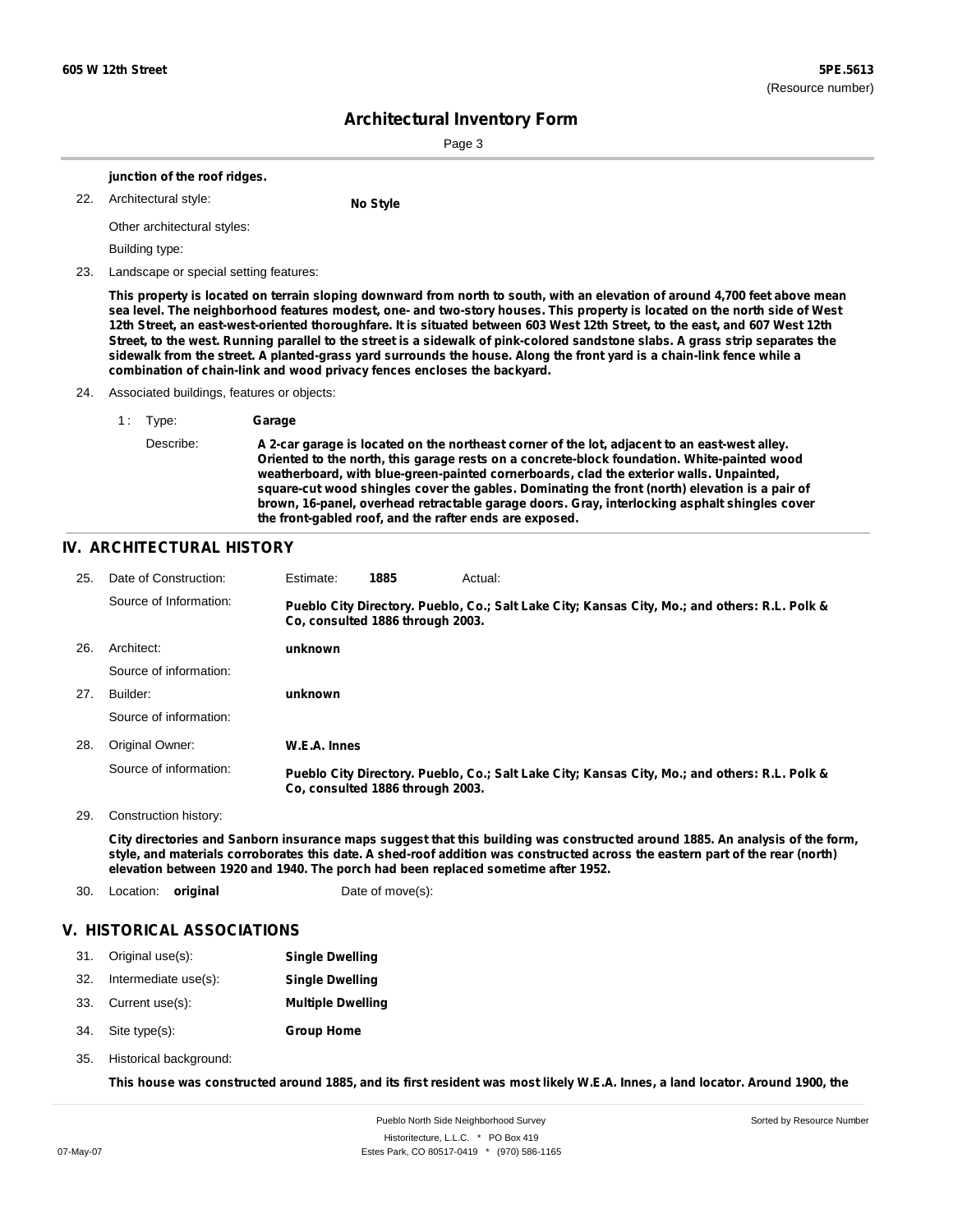Page 4

owner and resident was William H. Ricker. He was born in Maine in 1844. Ricker was an engineer at the Pueblo County **Courthouse and retired while he lived at this address. Ricker resided here through 1910.**

Around 1914 the resident was John Patrick Harney, who resided here until his untimely death in 1919. Born in 1884, Harney died **in this house on January 6, 1919, at the age of 35.**

Mrs. S. E. Hargraves resided here around 1925, followed by Jake W. Murphy in 1930 and Murl L. Cannon in 1935. Around 1940, the owner and resident was Christine A. MacRitchie. She came to Pueblo around 1925. With her husband, D.J. MacRitchie, Christine had three daughters: Priscilla McDaniel, Sadie Barrett, and Margaret O'Connell. D.J. MacRitchie died in 1935. During Word War II, Christine MacRitchie was night manager of the Pueblo bus depot restaurant. She was then cashier at the Hartzler Restaurant. She retired in 1950, when she moved in with her daughter, Priscilla, at 108 West 13th Street. Christine MacRitchie **died on July 3, 1965.**

From around 1950 until about 1954, the resident was Gabriel E. McDaniel. Beginning around 1955 until 1983, the owner was Adeline May Domka. She was a member of Sacred Heart Cathedral parish. She died on August 23, 1983. A few months later, K.T. and Donna Kravig purchased the property from the Domka family. Barbara Jean Jones bought the property four years later. She sold the property in 1995 to Marie E. Giannetto. C.H. Meili, III, and L.L. Meili purchased the house and lot in 2001, **transferring it to Aspire, L.L.C., in 2003. It is operated as a group home.**

**Pueblo County Office of Tax Assessor. Property information card [internet].**

**Pueblo City Directory. Pueblo, Co.; Salt Lake City; Kansas City, Mo.; and others: R.L. Polk & Co, consulted 1886 through 2003.**

**U.S. Census of 1910. Precinct 3, Pueblo, Pueblo County, Colorado. Series T624, roll 124, p. 124.**

**"Adeline May Domka" [obituary]. Pueblo Chieftain, 25 August 1983, p. 14C.**

**"Harney (John Patrick)" [obituary]. Pueblo Chieftain, 7 January 1919, p. 10.**

**"MacRitchie (Christine A.)" [obituary]. Pueblo Chieftain, 4 July 1965, p. 6B.**

<sup>36.</sup> Sources of information: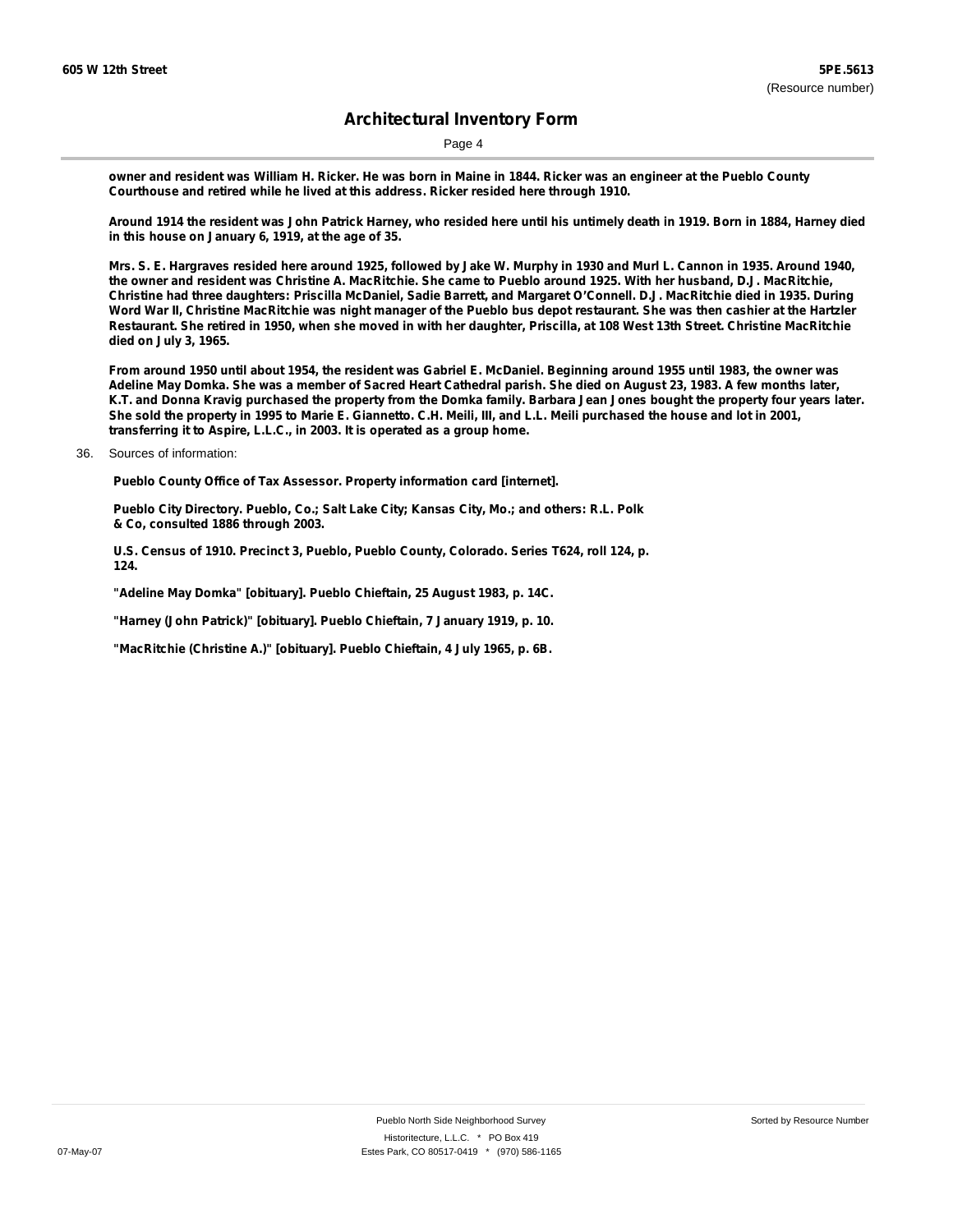Sorted by Resource Number

# **Architectural Inventory Form**

Page 5

|     | <b>VI. SIGNIFICANCE</b>                                                                                                                                                                        |  |  |  |  |  |  |
|-----|------------------------------------------------------------------------------------------------------------------------------------------------------------------------------------------------|--|--|--|--|--|--|
| 37. | Local landmark designation:<br>Yes $\Box$<br>No.<br>$\mathbf{F}_{\mathbf{r}}$                                                                                                                  |  |  |  |  |  |  |
|     | Designation authority:                                                                                                                                                                         |  |  |  |  |  |  |
|     | Date of designation:                                                                                                                                                                           |  |  |  |  |  |  |
| 38. | Applicable National Register criteria:                                                                                                                                                         |  |  |  |  |  |  |
|     |                                                                                                                                                                                                |  |  |  |  |  |  |
|     | A. Associated with events that have made a significant contribution to the broad pattern of our history.<br>B. Associated with the lives of persons significant in our past.<br>$\blacksquare$ |  |  |  |  |  |  |
|     | C. Embodies the distinctive characteristics of a type, period, or method of construction, or represents the work<br>П                                                                          |  |  |  |  |  |  |
|     | of a master, or that possess high artistic values, or represents a significant and distinguished entity whose<br>components may lack individual distinction.                                   |  |  |  |  |  |  |
|     | D. Has yielded, or may be likely to yield, information important in history or prehistory.                                                                                                     |  |  |  |  |  |  |
|     | Qualifies under Criteria Considerations A through G (see manual).<br>$\sim$                                                                                                                    |  |  |  |  |  |  |
|     | Does not meet any of the above National Register criteria.<br>₩                                                                                                                                |  |  |  |  |  |  |
|     | <b>Pueblo Standards for Designation:</b>                                                                                                                                                       |  |  |  |  |  |  |
|     | 1a. History                                                                                                                                                                                    |  |  |  |  |  |  |
|     | $\overline{\mathbf{r}}_1$<br>Have direct association with the historical development of the city, state, or nation; or                                                                         |  |  |  |  |  |  |
|     | <u>1b. History</u>                                                                                                                                                                             |  |  |  |  |  |  |
|     | Be the site of a significant historic event; or<br>$\overline{\phantom{a}}$                                                                                                                    |  |  |  |  |  |  |
|     | 1c. History                                                                                                                                                                                    |  |  |  |  |  |  |
|     | Have direct and substantial association with a person or group of persons who had influence on society.<br>$\overline{\phantom{a}}$                                                            |  |  |  |  |  |  |
|     | 2a. Architecture                                                                                                                                                                               |  |  |  |  |  |  |
|     | Embody distinguishing characteristics of an architectural style or type; or                                                                                                                    |  |  |  |  |  |  |
|     | 2b. Architecture                                                                                                                                                                               |  |  |  |  |  |  |
|     | Be a significant example of the work of a recognized architect or master builder, or<br>$\Box$                                                                                                 |  |  |  |  |  |  |
|     | 2c. Architecture                                                                                                                                                                               |  |  |  |  |  |  |
|     | Contain elements of architectural design, engineering, materials, craftsmanship, or artistic merit which represent a<br>$\Box$<br>significant or influential innovation;                       |  |  |  |  |  |  |
|     | 2d. Architecture                                                                                                                                                                               |  |  |  |  |  |  |
|     | Portray the environment of a group of people or physical development of an area of the city in an era of history<br>$\Box$<br>characterized by a distinctive architectural style.              |  |  |  |  |  |  |
|     | 3a. Geography                                                                                                                                                                                  |  |  |  |  |  |  |
|     | Have a prominent location or be an established, familiar, and orienting visual feature of the contemporary city, or                                                                            |  |  |  |  |  |  |
|     | 3b. Geography<br>Promote understanding and appreciation of Pueblo's environment by means of distinctive physical characteristics                                                               |  |  |  |  |  |  |
|     | or rarity; or                                                                                                                                                                                  |  |  |  |  |  |  |
|     | 3c. Geography                                                                                                                                                                                  |  |  |  |  |  |  |
|     | Make a special contribution to Pueblo's distinctive character.<br>$\overline{\phantom{a}}$                                                                                                     |  |  |  |  |  |  |
|     | <b>Not Applicable</b>                                                                                                                                                                          |  |  |  |  |  |  |
|     | Does not meet any of the above Pueblo landmark criteria.<br>$\overline{\phantom{a}}$                                                                                                           |  |  |  |  |  |  |
| 39. | Area(s) of Significance:<br><b>Not Applicable</b>                                                                                                                                              |  |  |  |  |  |  |
| 40. | Period of Significance:<br>n/a                                                                                                                                                                 |  |  |  |  |  |  |
| 41. | National:<br>Level of significance:<br>State<br>Local<br>$\mathcal{L}_{\mathcal{A}}$                                                                                                           |  |  |  |  |  |  |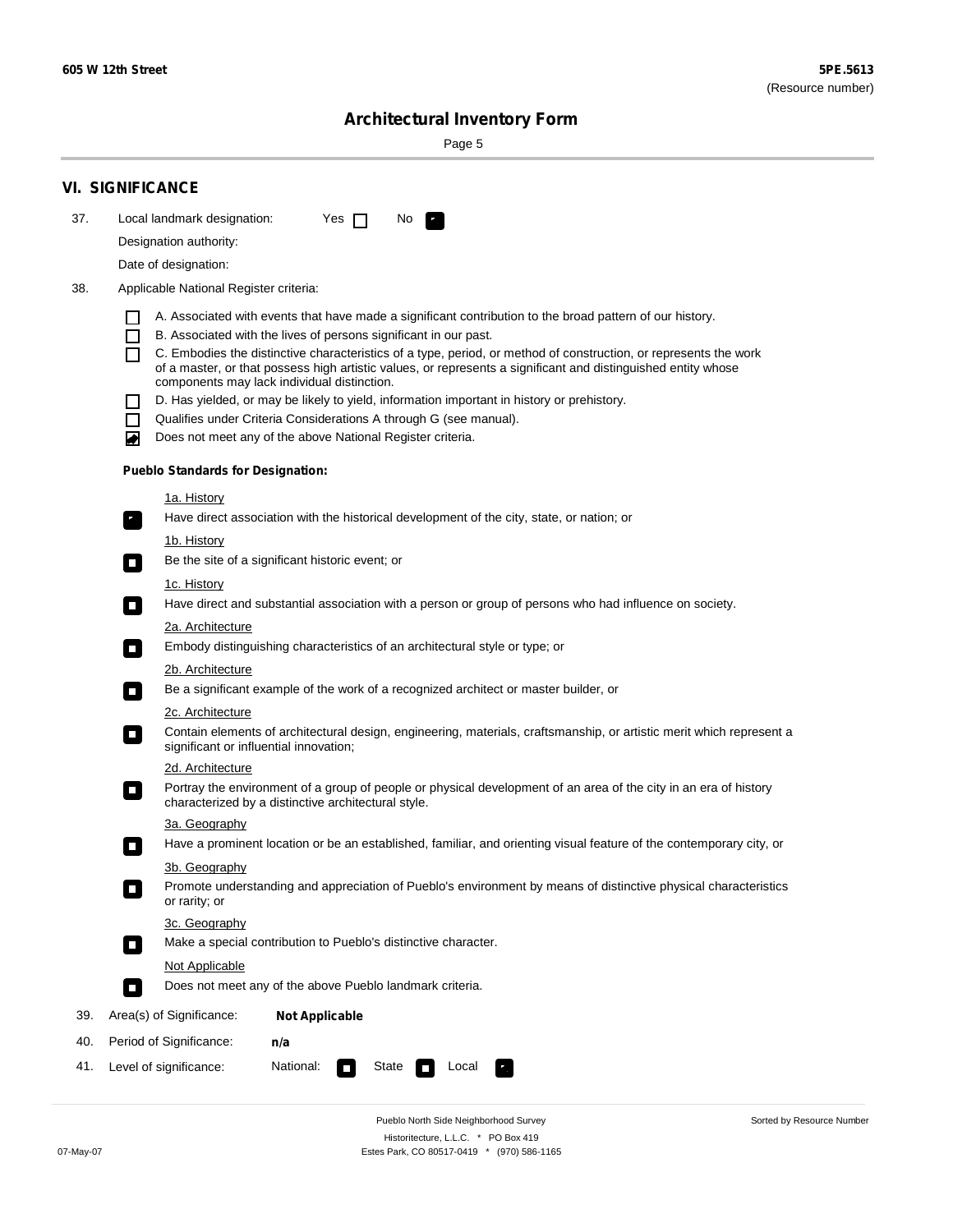Page 6

#### 42. Statement of significance:

This property is historically significant under Pueblo Local Landmark criterion 1A for its association with the early **development of Pueblo's North Side Neighborhood. However, the levels of architectural and historical significance,** combined with physical integrity, are not to the extent that this property would qualify for individual listing in the National Register of Historic Places, the Colorado State Register of Historic Properties, or as a City of Pueblo Landmark. Nonetheless, **it is a contributing resource within any potential historic district.**

43. Assessment of historic physical integrity related to significance:

Constructed around 1885, this building exhibits a moderate level of physical integrity relative to the seven aspects of integrity as defined by the National Park Service and the Colorado Historical Society: location, setting, design, materials, workmanship, feeling, and association. While the building has had no major additions, the replacement of the original porch and application of newer exterior wall cladding does diminish its integrity. Nonetheless, this building retains sufficient **integrity to convey its significance.**

#### **VII. NATIONAL REGISTER ELIGIBILITY ASSESSMENT**

| 44. | National Register eligibility field assessment: |                                                                                                                                                                                                                       |  | Individually eligible |                              |              | Not eligible     | $\Box$ Need data |
|-----|-------------------------------------------------|-----------------------------------------------------------------------------------------------------------------------------------------------------------------------------------------------------------------------|--|-----------------------|------------------------------|--------------|------------------|------------------|
|     | Local landmark eligibility field assessment:    |                                                                                                                                                                                                                       |  |                       | $\Box$ Individually eligible | Not eligible | $\Box$ Need data |                  |
| 45. |                                                 | Is there National Register district potential?                                                                                                                                                                        |  | Yes Dan               | No $\blacksquare$            |              |                  |                  |
|     | Discuss:                                        | Pueblo's North Side Neighborhood represents the evolution of the city's professional middle and upper<br>classes lts diversity of architectural styles and forms directly represents the city's changing economic and |  |                       |                              |              |                  |                  |

**classes. Its diversity of architectural styles and forms directly represents the city's changing economic and cultural climates. As well, the neighborhood is distinctive because it appears to have evolved independently of the area's dominant industry, steel manufacturing.**

> Yes Yes

No<sub>I</sub>I

No  $\blacksquare$  N/A  $\blacksquare$ 

 $N/A$ 

If there is National Register district potential, is this building contributing:

46. If the building is in existing National Register district, is it contributing:

#### **VIII. RECORDING INFORMATION**

| 47. | Photograph numbers): | <b>CD-ROM Photo Disc: North Side Photos</b><br>File Name(s): 12thstw605                                                |
|-----|----------------------|------------------------------------------------------------------------------------------------------------------------|
|     | Negatives filed at:  | <b>Special Collections</b><br>Robert Hoag Rawlings Public Library<br>100 East Abriendo Avenue<br>Pueblo, CO 81004-4290 |
| 48. | Report title:        | <b>Pueblo North Side Neighborhood Survey</b>                                                                           |
| 49. | $Date(s)$ :          | 06/15/2005                                                                                                             |
| 50. | Recorder(s):         | <b>Adam Thomas</b>                                                                                                     |
| 51. | Organization:        | Historitecture, L.L.C.                                                                                                 |
| 52. | Address:             | <b>PO Box 419</b>                                                                                                      |
|     |                      | Estes Park, CO 80517-0419                                                                                              |
| 53. | Phone number(s):     | (970) 586-1165                                                                                                         |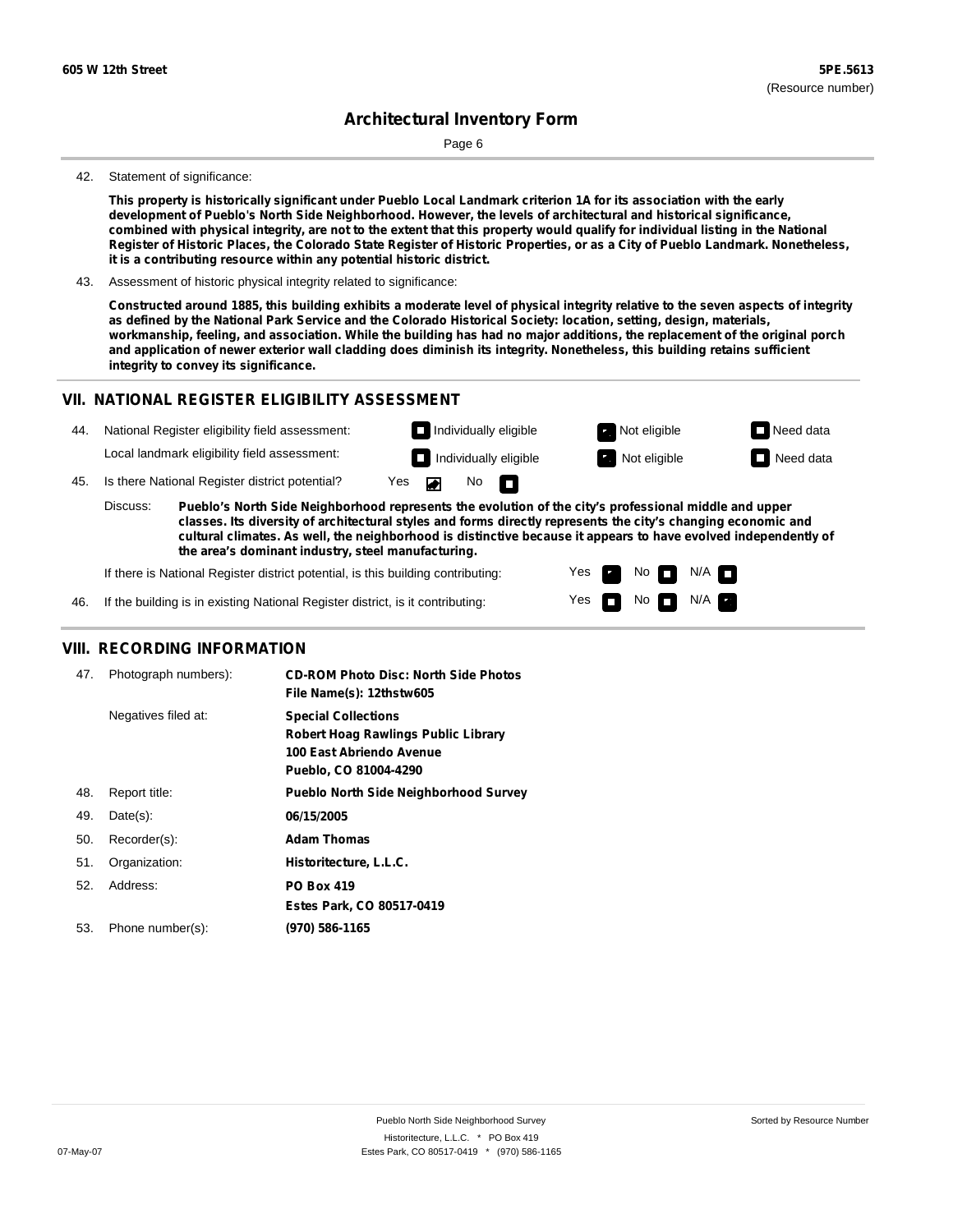Page 7